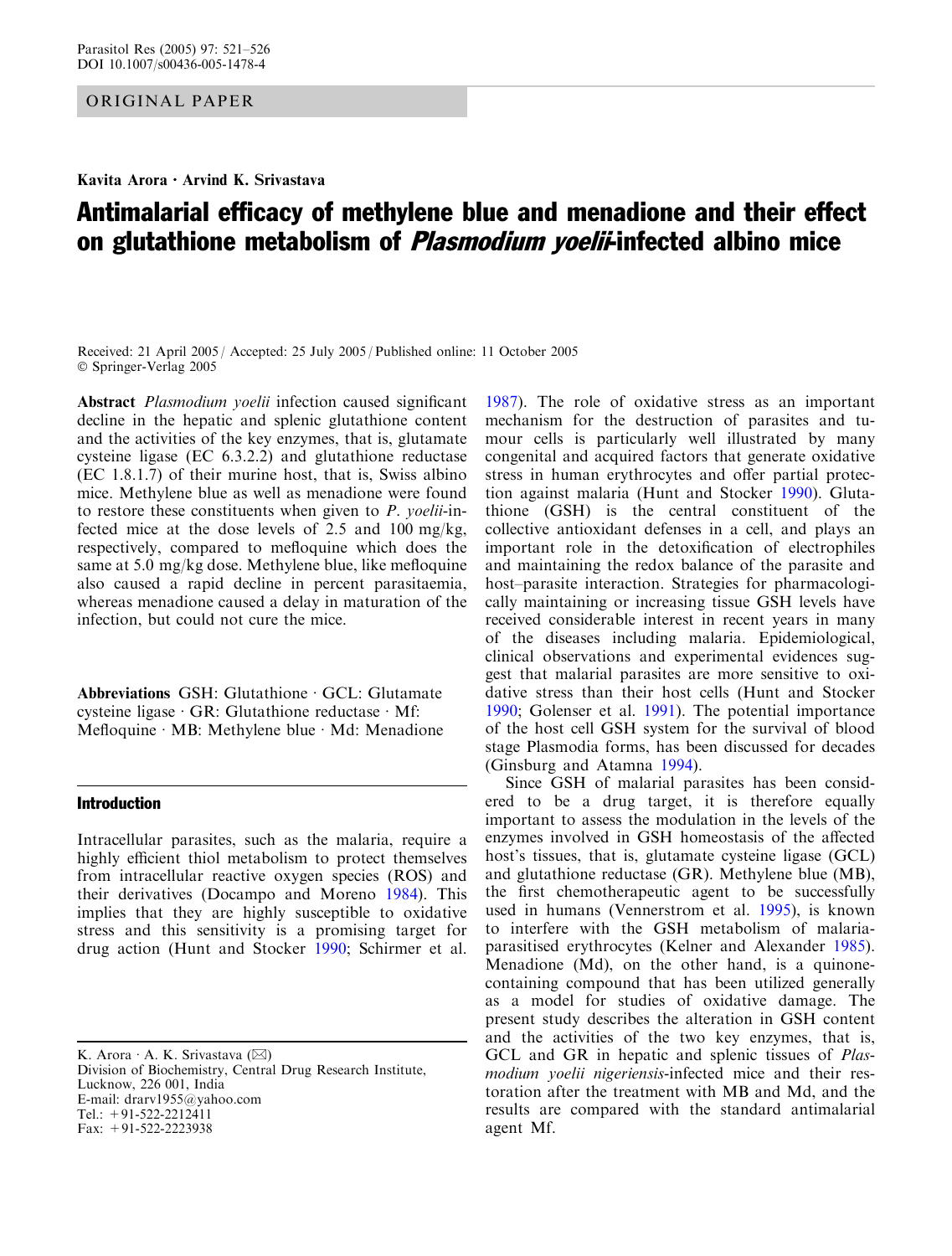# Materials and methods

## Chemicals

Tris, phosphoenol pyruvate, sodium L-glutamate, L-aaminobutyric acid, sodium EDTA,  $\beta$ -nicotinamide adenine dinucleotide (reduced), adenosine-triphosphate, mefloquine, menadione sodium bisulphite, methylene blue, saponin, BSA and PMSF were purchased from Sigma Chemical Co., USA. Oxidised and reduced GSH, b-nicotinamide adenine dinucleotide phosphate (reduced), Folin Ciocaltaeu's phenol reagent, pyruvate kinase and lactate dehydrogenase were purchased from Sisco Research Laboratories, Mumbai, India. Giemsa stain was from Qualigens India Ltd. All other chemicals used were of analytical grade.

# Plasmodium yoelii nigeriensis infection in Swiss albino mice

A derived multidrug resistant strain of rodent malaria parasites P. yoelii nigeriensis (MDR) has been employed for enzymic as well as chemotherapeutic studies. In vivo maintenance of P. yoelii nigeriensis were carried out using Swiss albino mice (*Mus musculus*, out-bred strain). The animals were housed in plastic cages with proper care according to the guidelines of our institutional animal house ethics committee; under standard laboratory conditions of temperature ( $22 \pm 1$ °C), humidity (50– 60%) and maintained on commercially available pellet diet supplemented with soaked grains. Water was provided ad libitum. Breeding colonies of animals were maintained under specific pathogen free (SPF) environment in standard housing condition. The laboratory isolates of P. yoelii were routinely maintained by serial blood passage in mice. For this, the infected blood from donor mice was collected through cardiac puncture and appropriately diluted with anticoagulant (sterile acid citrate dextrose, ACD: dextrose anhydrous (24.5 g), citric acid monohydrate (7.5 g), sodium citrate dihydrate (22.0 g) in 1 l triple distilled water) so as to obtain nearly  $2\times10^{7}$  parasitised RBCs/ml of diluted sample. The recipient mice were inoculated with parasite by intraperitoneal passage of 0.5 ml volume. The course of parasitaemia was monitored daily by microscopic examination of Giemsa-stained thin blood smears.

Measurement of GSH content, GCL and GR levels in liver and spleen of mice infected with P. yoelii nigeriensis

Mice were divided into five groups, namely, normal (uninfected) control, infected (pymdr) control, mefloquine (Mf) treated, menadione (Md) treated and methylene blue (MB) treated. The drugs were pulverized to fine powder and a fine suspension of each was made in distilled water. The treatment groups were administered

Mf, Md and MB (i.p.) at doses of 5.0, 100 and 2.5 mg/ kg, respectively, twice daily from day 1 post-infection. Parasitaemia was monitored day 3 onwards in all the infected groups.

Three mice from each of the earlier-mentioned groups were sacrificed by cervical dislocation on day 4, and liver and spleen excised, perfused and homogenized in icecold buffered KCl (150 mM KCl, 50 mM  $Na<sub>2</sub>HPO<sub>4</sub>/$  $KH<sub>2</sub>PO<sub>4</sub>$ , pH 7.4) using a Potter Elvehjem homogenizer fitted with a teflon pestle. For GSH measurement, the homogenate was prepared in sulfosalicylic acid. The homogenate was then subjected to subcellular fractionation. For the goal, the homogenate was centrifuged at 1,000 g for 15 min, 10,000 g for 30 min, and subsequently at 100,000 g for 60 min to obtain mitochondrial, post-mitochondrial and cytosolic fractions, respectively. The post-mitochondrial and cytosolic fractions were saved at 4°C and used as the source of GSH and the enzymes GCL and GR, respectively.

GSH was measured by a spectrophotometric method based on the reductive cleavage of DTNB. Different aliquots were mixed with  $800 \mu l$  of 0.1 M potassium phosphate buffer (pH 8.0) containing 1 mM EDTA, and 50  $\mu$ l of DTNB (1 mg/ml). The absorbance of the resultant yellow colour was measured at 410 nm.

GCL activity was determined following a coupled enzyme procedure, in which the rate of ADP formation in the presence of pyruvate kinase, LDH, PEP and NADH is obtained from the decrease in absorbance of NADH at 340 nm (Seelig and Meister [1985\)](#page-5-0). Enzyme activity was monitored at 37°C using a Shimadzu double beam UV spectrophotometer in reaction mixtures (final volume 1.0 ml) containing 100 mM Tris–HCl buffer; pH 8.4, 150 mM KCl, 0.5 mM acivicin, 5 mM ATP,  $2 \text{ mM } PEP$ , 10 mM L-glutamate, 10 mM L- $\alpha$ -aminobutyrate, 20 mM  $MgCl<sub>2</sub>$ , 2 mM Na<sub>2</sub>EDTA, 0.2 mM NADH, 1.6  $\mu$ g/ $\mu$ l pyruvate kinase and 1.6  $\mu$ g/ $\mu$ l lactate dehydrogenase. L-a-Aminobutyrate was used as the amino acid acceptor rather than L-cysteine because of the marked tendency of the latter amino acid to undergo spontaneous oxidation to the disulphide. Reaction was initiated by the addition of enzyme protein. The absorbance at 340 nm was monitored for 5 min at 30 s intervals.

GR activity was determined by the method described by Carlberg and Mannervik ([1985\)](#page-5-0). All enzyme kinetics experiments were carried out at room temperature (37-C) using a Shimadzu double beam UV spectrophotometer. Enzyme activity was spectrophotometrically monitored from the rate of conversion of NADPH to NADP  $(e_{340} = 6.2 \text{ mM}^{-1} \text{ cm}^{-1})$ . For each assay, the absorbance of NADPH in the reaction mixture was measured over a period of 5 min. Assays were carried out in 1 ml of the following solution: 100 mM potassium phosphate buffer, pH 7.0; 1 mM EDTA; 1 mM GSSG; 0.2 mM NADPH and enzyme protein. Enzyme aliquots were preincubated in the presence of NADPH for 5 min in order to trace the non-enzymatic oxidation, after which GSSG was added to start the reaction. To correct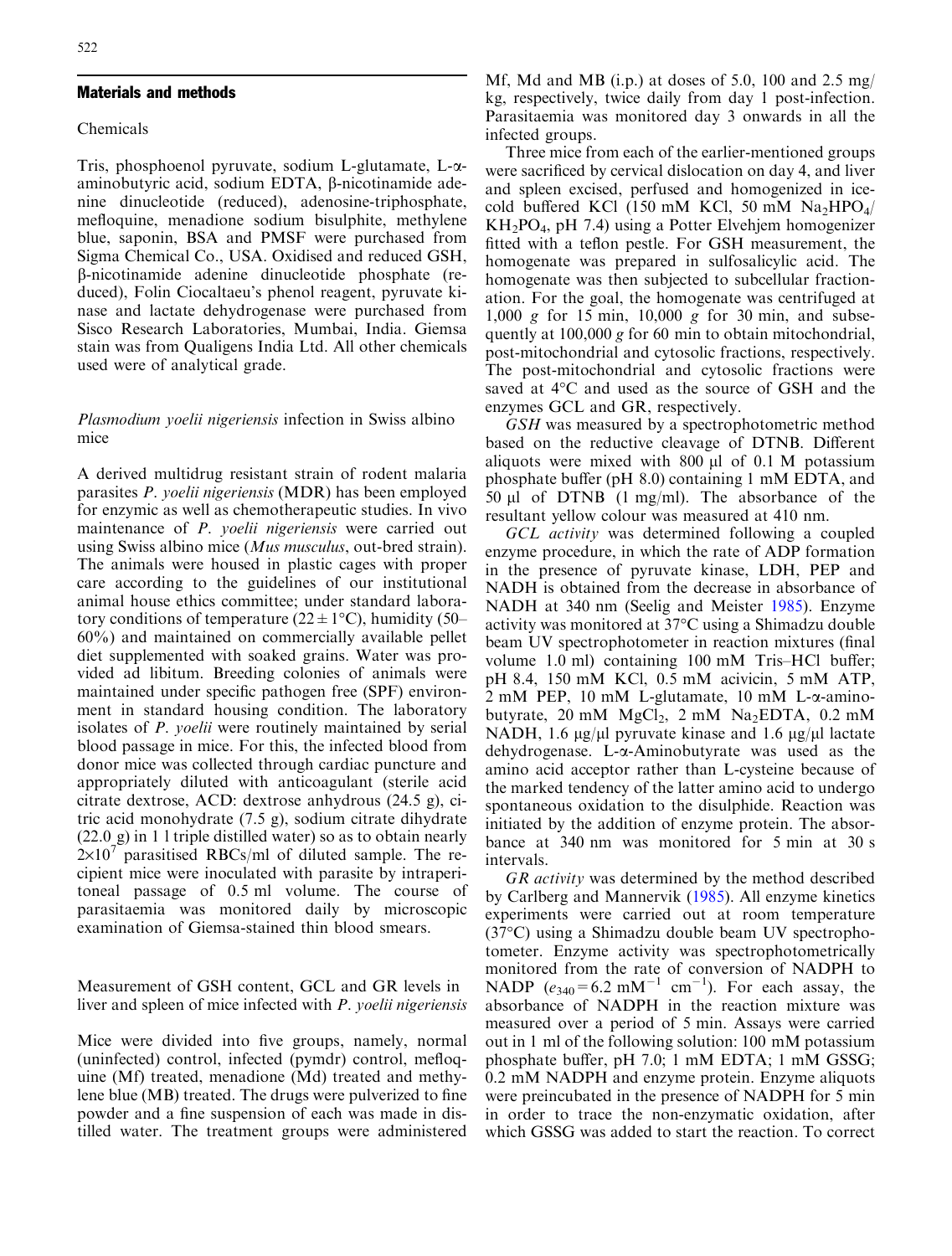for non-specific oxidation of NADPH, the blank cuvette contained all the assay components except GSSG.

A unit of enzyme activity was expressed as the amount that catalyses the consumption of  $1 \mu$ mol of substrate per minute, using a molar extinction coefficient of 6.2 mM<sup>-1</sup> cm<sup>-1</sup> for NADH/NADPH. Protein was estimated in the crude homogenate/sub-cellular fractions following the method of Lowry et al. [\(1951\)](#page-5-0) using BSA as standard. The percent protection offered by the drugs was calculated.

# Statistical analysis

In animal experimentation, the results were expressed in terms of mean $\pm$ standard deviation (SD). Groups were compared by one-way analysis of variance (ANOVA) using prism software. Significance differences were set at  $P < 0.05$ ,  $P < 0.005$  and  $P < 0.001$ , respectively.

# **Results**

Swiss albino mice were infected with P. yoelii nigeriensis and the percentage infection or parasitaemia was ascertained as described in Materials and methods. Figure 1a is a depiction of the rise in parasitaemia (P. yoelii) and percent mortality of mice with time in the infected control mice. A progressive increase in percent parasitaemia was obtained, with a maximum of 44% parasitaemia by day 8. The percent mortality was found to be maximum by day 10 (75%).

Figure 1b shows the effect of Mf, Md and MB treatment on percent parasitaemia in P. yoelii-infected mice. Results obtained show that Mf cured the parasitaemia of mice by the 6th day. On the other hand, MB did not allow parasitaemia to mature beyond 6%, and cured the mice by the 6th day, while Md caused a delay in maturation of infection, but could not cure the mice.

Hepatic and splenic GSH levels and GCL and GR activity profile during P. yoelii infection in Swiss mice has been shown in Figs. 2, 3 and [4. The results obtained](#page-4-0)

[creased with rise in parasitaemia. Mf, Md and MB](#page-4-0) [treatment caused restoration of the levels of the two](#page-4-0) [enzymes. Mf caused 100% protection on both hepatic](#page-4-0) [and splenic GCL and GR activities. Md, on the other](#page-4-0) [hand, protected hepatic GCL by 97.9% and all others by](#page-4-0) [about 100%. MB caused protection to the tune of 25](#page-4-0) [and 31% on hepatic and splenic GCL, respectively, and](#page-4-0) [100 and 69.6% on hepatic and splenic GCL, respec](#page-4-0)[tively.](#page-4-0)

[show that the activity of GCL and GR in all cases de-](#page-4-0)

Mf offered 50–100% and 35–100% protection on hepatic and splenic GSH levels of P. yoelii infected mice, while Md caused 73.44% protection on hepatic GSH levels and 100% protection on splenic GSH levels. MB protected hepatic and splenic GSH levels by 80.4 and 90.7%, respectively.

#### **Discussion**

The present study indicates that *P. yoelii nigeriensis* infection causes a decrease in the hepatic and splenic GSH levels and both GCL and GR activities as compared to the normal tissues. Mefloquine (Mf), a quinoline methanol derivative is related structurally to quinine. The compound was found effective against malaria, resistant to other forms of treatment when first introduced and because of its long half-life was a good prophylactic, but widespread resistance has now developed against Mf alone. It is now being used in combination with other drugs like artemesins. Mf is known to block the degradation of heme in aqueous solution by GSH (Famin et al. [1999\)](#page-5-0). In the present study, Mf cured the mice of infection and its treatment also caused a restoration in the levels of GSH as well as that of both GCL and GR.

Menadione (2-methyl-1,4-naphthoquinone, vitamin K, Md) is a quinone-containing compound that has been utilized generally as a model for studies of oxidative damage. Md may cause a decrease in intracellular GSH level by three different mechanisms (DiMonte et al. [1984\)](#page-5-0). First, by oxidation of GSH to GSSG; during the

Fig. 1 Graphs showing a rise in parasitaemia and mortality with time in normal uninfected mice, and b effect of mefloquine, menadione and methylene blue treatment on parasitaemia in P. yoelii infected mice. Dose: mefloquine 5 mg/kg, menadione 100 mg/kg, methylene blue 2.5 mg/kg intraperitoneally, twice, daily

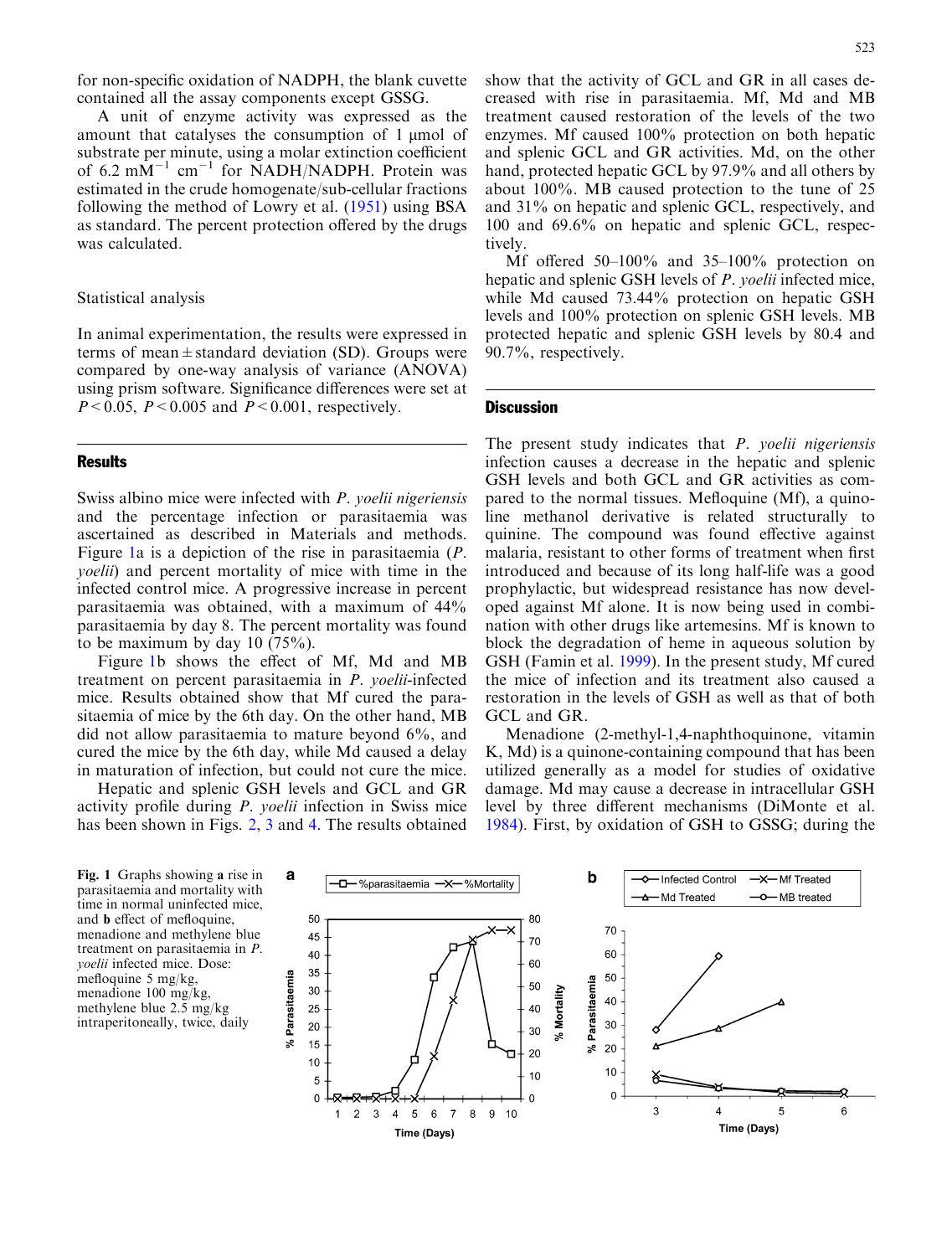

one-electron reduction of Md to the semiquinone radical, and its subsequent reoxidation by oxygen as well as by the direct interaction of Md with intracellular thiols,  ${O_2 \bullet}^-$  is produced. Dismutation of  ${O_2 \bullet}^-$  yields  $H_2O_2$ , which can be further metabolised to  $H_2O$  by the GPx

system at the expense of GSH (Wendel [1981\)](#page-5-0). Most of the depletion is through this mechanism. Second, by the formation of GSH–Md conjugate. Md is conjugated with GSH to yield 2-methyl-3- S-glutathionyl-1,4 naphthoquinone (thiodione) (Akerboom et al. [1988](#page-5-0);

Fig. 3 Hepatic (a, b) and splenic  $(c, d)$  GCL activity profile of P. yoelii mdr infected Swiss albino mice after mefloquine and menadione/ methylene blue treatment. Values are mean  $\pm$  SD of three separate observations;  $P < 0.05$ with respect to normal. IC, infected control; Mf, mefloquine treated; Md, menadione treated; MB, methylene blue treated

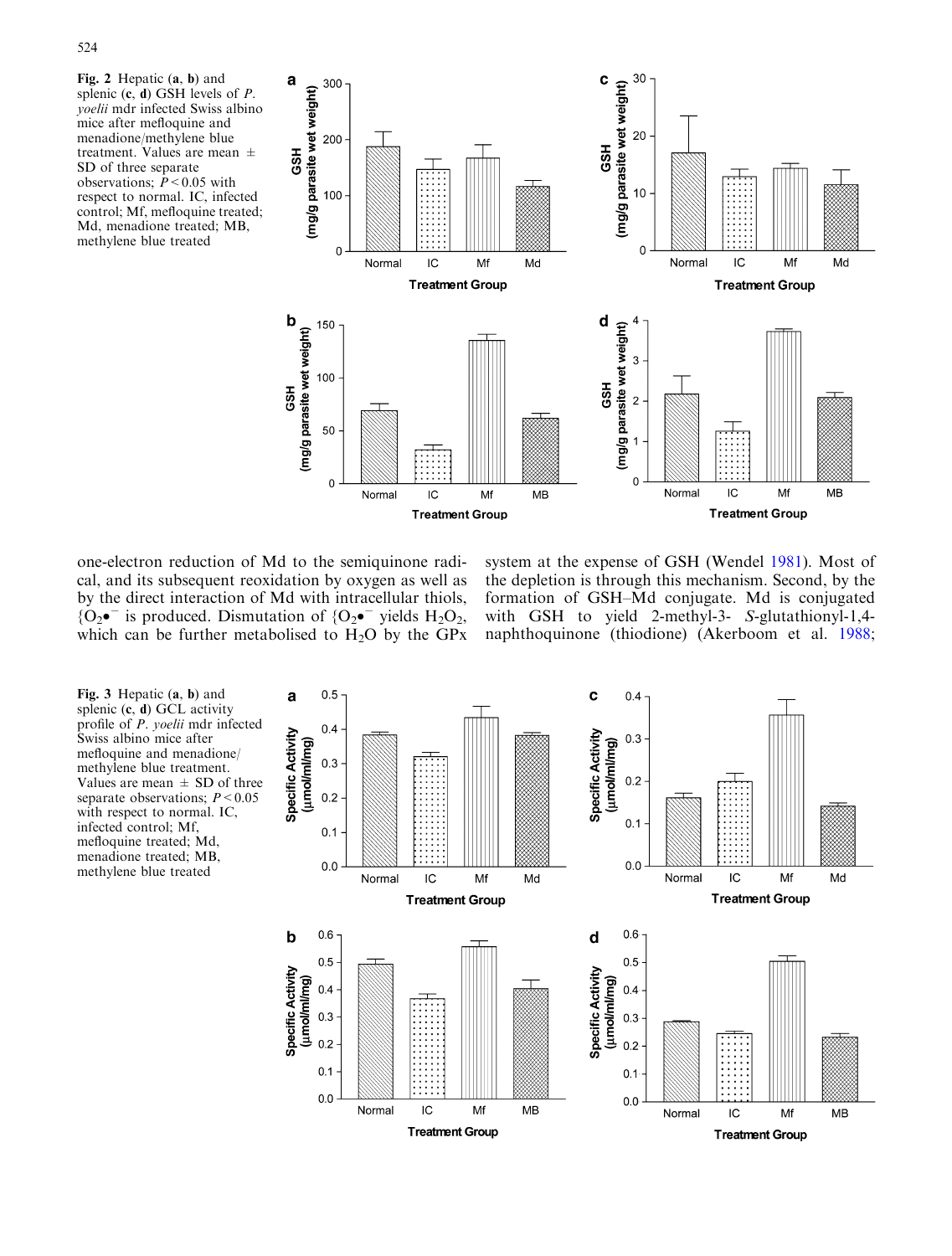<span id="page-4-0"></span>Fig. 4 Hepatic (a, b) and splenic  $(c, d)$  GR activity profile of P. yoelii mdr infected Swiss albino mice after mefloquine and menadione/methylene blue treatment. Values are mean  $\pm$ SD of three separate observations;  $P < 0.05$  with respect to normal. IC, infected control; Mf, mefloquine treated; Md, menadione treated; MB, methylene blue treated



Nickerson et al. [1963\)](#page-5-0). Third, GSH–protein mixed disulphides are also formed as a result of Md metabolism.

Menadione has been used for various clinical purposes to prevent vitamin K deficiencies, myopathies and to treat malaria (Meister [1991;](#page-5-0) Gasser [1959](#page-5-0); Eleff et al. [1984](#page-5-0); Lopez-Shirley et al. [1994\)](#page-5-0). Treatment with this compound caused a restoration in the levels of GSH as well as that of the two enzymes in the present investigation. It caused a delay in infection maturation, but could not cure the mice completely.

Methylene blue (MB), an antimalarial compound, the first chemotherapeutic agent to be successfully used in humans (Vennerstrom et al. [1995\)](#page-5-0) is known to interfere with the GSH metabolism of parasitised erythrocytes (Kelner and Alexander [1985\)](#page-5-0). P. falciparum GR, which has emerged as a drug target against tropical malaria, can be inhibited by the antimalarial drug MB (Färber et al. [1998\)](#page-5-0). MB stimulates the oxidation of GSH in RBCs in vitro and in vivo. This oxidation has been attributed to hydrogen peroxide that is generated from the auto oxidation of leukomethylene blue arising from the reduction of MB by NADPH. The reducing power

methylene blue

of MB appears to be derived from its reaction with NADPH because MB therapy is ineffective in patients with glucose-6-phosphate dehydrogenase deficiency, the enzyme which is the primary source of NADPH in the red blood cell. In addition, decreases in GSH have been noted after MB administration (Goldstein [1974](#page-5-0); Harvey and Keitt [1983](#page-5-0)) in vivo and after the in vitro incubation of RBCs with MB (Jacob and Jandl [1966](#page-5-0)). This GSH decrease has been attributed to competition of MB with GSSG for NADPH thereby inhibiting the conversion of GSSG to GSH and the oxidation of GSH by hydrogen peroxide that is generated from NADPH, MB, and oxygen (Harvey and Keitt [1983;](#page-5-0) Jacob and Jandl [1966\)](#page-5-0). Standard redox potentials (White et al. [1978](#page-5-0)) indicate that MB may directly oxidize GSH. In general, the mechanism of action of MB appears to be an activation of otherwise dormant NADPH linked reductase system in red cell. MB treatment restored the GSH levels as well as GCL and GR activities and also cured the mice of parasitaemia.

Oxidant stress is often invoked as a mechanism for the inhibition of malarial parasite growth in vivo. The